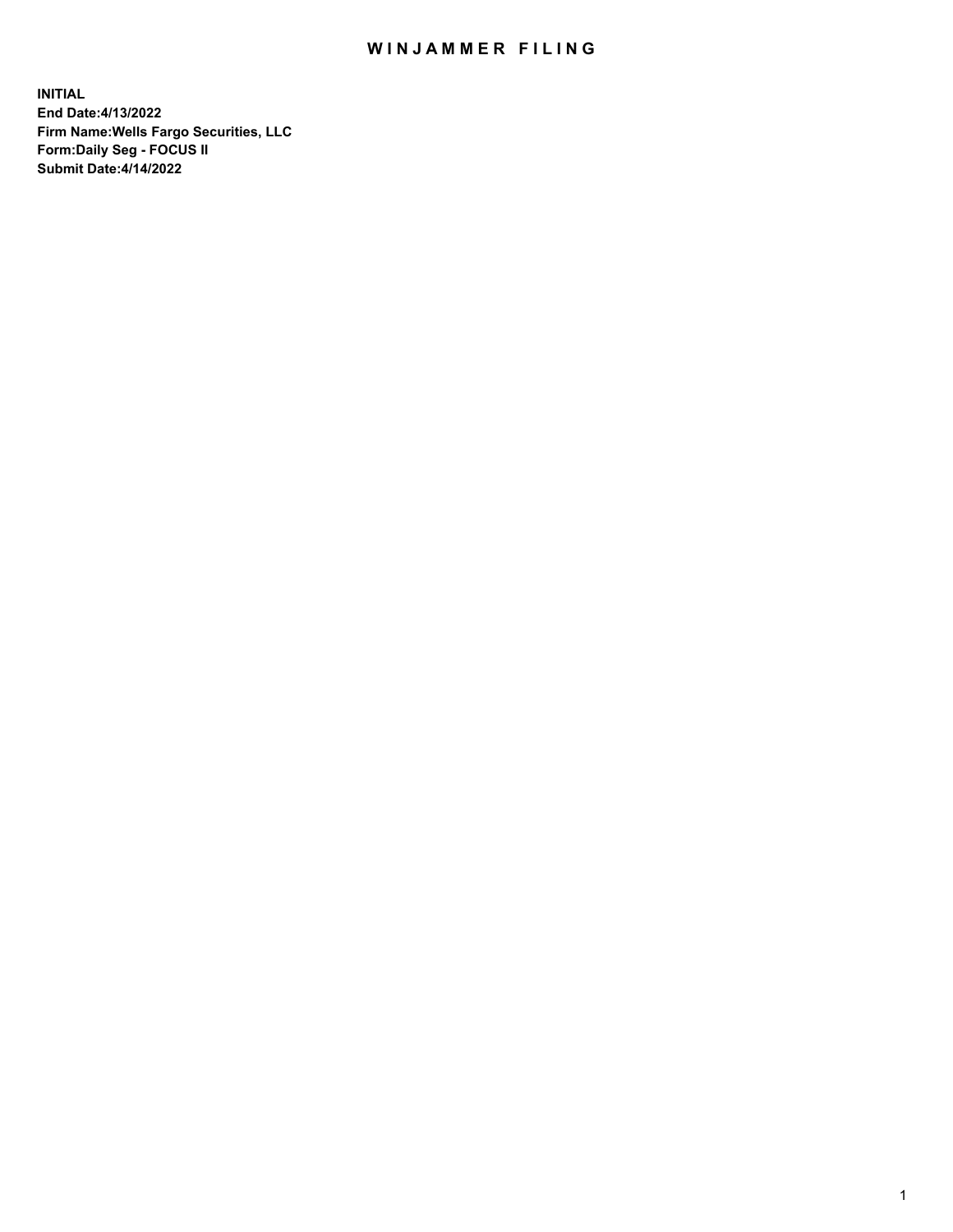**INITIAL End Date:4/13/2022 Firm Name:Wells Fargo Securities, LLC Form:Daily Seg - FOCUS II Submit Date:4/14/2022 Daily Segregation - Cover Page**

| Name of Company                                                                                                                                                                                                                                                                                                                | <b>Wells Fargo Securities LLC</b>                          |
|--------------------------------------------------------------------------------------------------------------------------------------------------------------------------------------------------------------------------------------------------------------------------------------------------------------------------------|------------------------------------------------------------|
| <b>Contact Name</b>                                                                                                                                                                                                                                                                                                            | <b>James Gnall</b>                                         |
| <b>Contact Phone Number</b>                                                                                                                                                                                                                                                                                                    | 917-699-6822                                               |
| <b>Contact Email Address</b>                                                                                                                                                                                                                                                                                                   | james.w.gnall@wellsfargo.com                               |
| FCM's Customer Segregated Funds Residual Interest Target (choose one):<br>a. Minimum dollar amount: ; or<br>b. Minimum percentage of customer segregated funds required:% ; or<br>c. Dollar amount range between: and; or<br>d. Percentage range of customer segregated funds required between:% and%.                         | 105,000,000<br><u>0</u><br>0 <sub>0</sub><br>00            |
| FCM's Customer Secured Amount Funds Residual Interest Target (choose one):<br>a. Minimum dollar amount: ; or<br>b. Minimum percentage of customer secured funds required:%; or<br>c. Dollar amount range between: and; or<br>d. Percentage range of customer secured funds required between:% and%.                            | 30,000,000<br><u>0</u><br>0 <sub>0</sub><br>0 <sub>0</sub> |
| FCM's Cleared Swaps Customer Collateral Residual Interest Target (choose one):<br>a. Minimum dollar amount: ; or<br>b. Minimum percentage of cleared swaps customer collateral required:% ; or<br>c. Dollar amount range between: and; or<br>d. Percentage range of cleared swaps customer collateral required between:% and%. | 355,000,000<br><u>0</u><br>00<br>00                        |

Attach supporting documents CH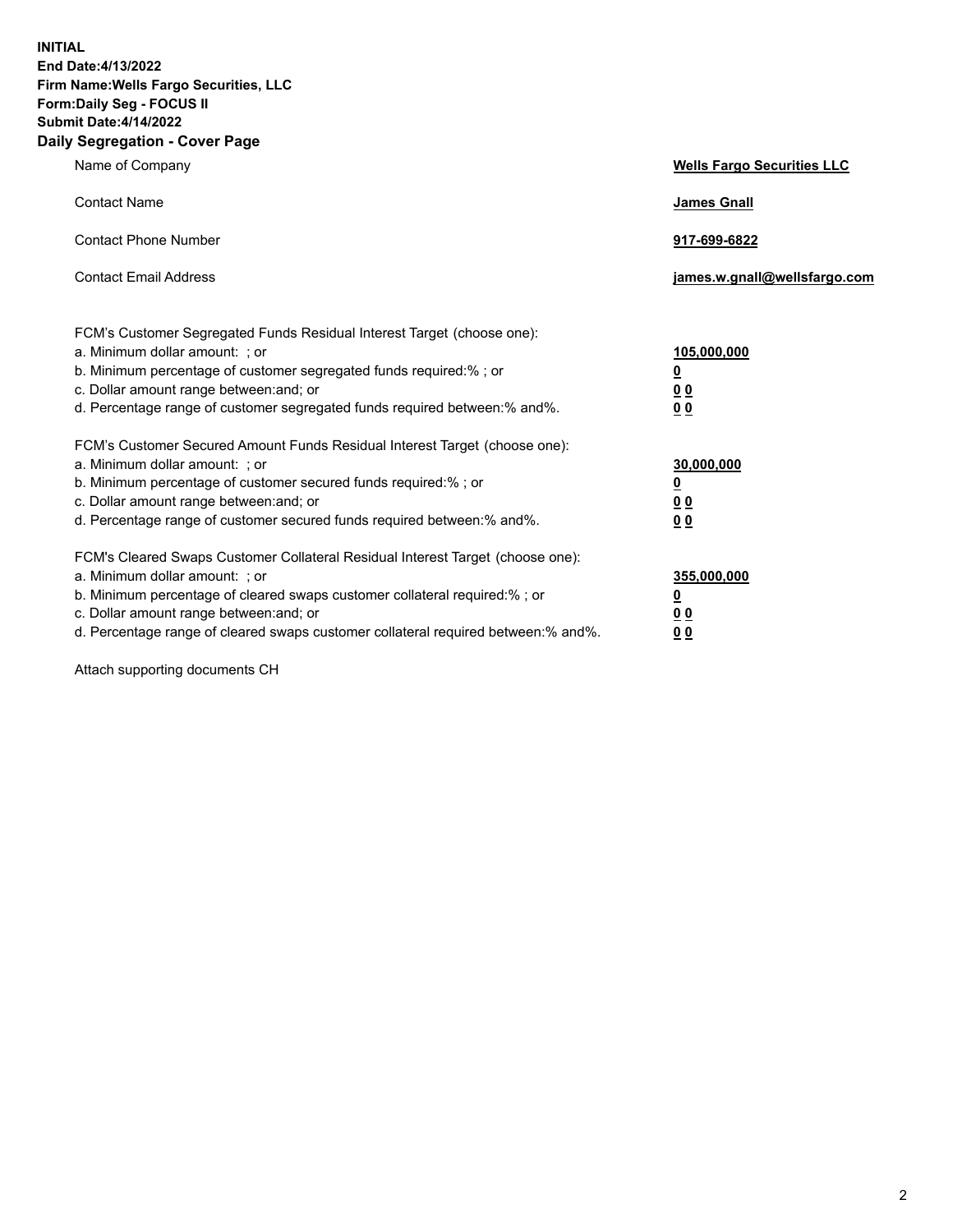**INITIAL End Date:4/13/2022 Firm Name:Wells Fargo Securities, LLC Form:Daily Seg - FOCUS II Submit Date:4/14/2022**

## **Daily Segregation - Secured Amounts**

|     | Foreign Futures and Foreign Options Secured Amounts                                                        |                                   |
|-----|------------------------------------------------------------------------------------------------------------|-----------------------------------|
|     | Amount required to be set aside pursuant to law, rule or regulation of a foreign                           | $0$ [7305]                        |
|     | government or a rule of a self-regulatory organization authorized thereunder                               |                                   |
| 1.  | Net ledger balance - Foreign Futures and Foreign Option Trading - All Customers                            |                                   |
|     | A. Cash                                                                                                    | 649, 184, 775 [7315]              |
|     | B. Securities (at market)                                                                                  | 378,890,260 [7317]                |
| 2.  | Net unrealized profit (loss) in open futures contracts traded on a foreign board of trade                  | -200,597,275 [7325]               |
| 3.  | Exchange traded options                                                                                    |                                   |
|     | a. Market value of open option contracts purchased on a foreign board of trade                             | <b>20</b> [7335]                  |
|     | b. Market value of open contracts granted (sold) on a foreign board of trade                               | $0$ [7337]                        |
| 4.  | Net equity (deficit) (add lines 1. 2. and 3.)                                                              | 827,477,780 [7345]                |
| 5.  | Account liquidating to a deficit and account with a debit balances - gross amount                          | 41,294,074 [7351]                 |
|     | Less: amount offset by customer owned securities                                                           | -41,225,714 [7352] 68,360 [7354]  |
| 6.  | Amount required to be set aside as the secured amount - Net Liquidating Equity                             | 827,546,140 [7355]                |
|     | Method (add lines 4 and 5)                                                                                 |                                   |
| 7.  | Greater of amount required to be set aside pursuant to foreign jurisdiction (above) or line                | 827,546,140 [7360]                |
|     | 6.                                                                                                         |                                   |
|     | FUNDS DEPOSITED IN SEPARATE REGULATION 30.7 ACCOUNTS                                                       |                                   |
| 1.  | Cash in banks                                                                                              |                                   |
|     | A. Banks located in the United States                                                                      | 155,536,897 [7500]                |
|     | B. Other banks qualified under Regulation 30.7                                                             | 8,527,300 [7520] 164,064,197      |
|     |                                                                                                            | [7530]                            |
| 2.  | <b>Securities</b>                                                                                          |                                   |
|     | A. In safekeeping with banks located in the United States                                                  | 501,706,920 [7540]                |
|     | B. In safekeeping with other banks qualified under Regulation 30.7                                         | 0 [7560] 501,706,920 [7570]       |
| 3.  | Equities with registered futures commission merchants                                                      |                                   |
|     | A. Cash                                                                                                    | 44,817,317 [7580]                 |
|     | <b>B.</b> Securities                                                                                       | 57,183,340 [7590]                 |
|     | C. Unrealized gain (loss) on open futures contracts                                                        | 80,707,775 [7600]                 |
|     | D. Value of long option contracts                                                                          | 20 [7610]                         |
|     | E. Value of short option contracts                                                                         | 0 [7615] <b>93,073,818</b> [7620] |
| 4.  | Amounts held by clearing organizations of foreign boards of trade                                          |                                   |
|     | A. Cash                                                                                                    | $0$ [7640]                        |
|     | <b>B.</b> Securities                                                                                       | <u>0</u> [7650]                   |
|     | C. Amount due to (from) clearing organization - daily variation                                            | $0$ [7660]                        |
|     | D. Value of long option contracts                                                                          | $0$ [7670]                        |
|     | E. Value of short option contracts                                                                         | 0 [7675] 0 [7680]                 |
| 5.  | Amounts held by members of foreign boards of trade                                                         |                                   |
|     | A. Cash                                                                                                    | 404,522,219 [7700]                |
|     | <b>B.</b> Securities                                                                                       | 0 [7710]                          |
|     | C. Unrealized gain (loss) on open futures contracts                                                        | -207,714,248 [7720]               |
|     | D. Value of long option contracts                                                                          | $0$ [7730]                        |
|     | E. Value of short option contracts                                                                         | 0 [7735] 196,807,971 [7740]       |
| 6.  | Amounts with other depositories designated by a foreign board of trade                                     | $0$ [7760]                        |
| 7.  | Segregated funds on hand                                                                                   | $0$ [7765]                        |
| 8.  | Total funds in separate section 30.7 accounts                                                              | 955,652,906 [7770]                |
| 9.  | Excess (deficiency) Set Aside for Secured Amount (subtract line 7 Secured Statement<br>Page 1 from Line 8) | 128,106,766 [7380]                |
| 10. | Management Target Amount for Excess funds in separate section 30.7 accounts                                | 30,000,000 [7780]                 |
|     |                                                                                                            |                                   |

11. Excess (deficiency) funds in separate 30.7 accounts over (under) Management Target **98,106,766** [7785]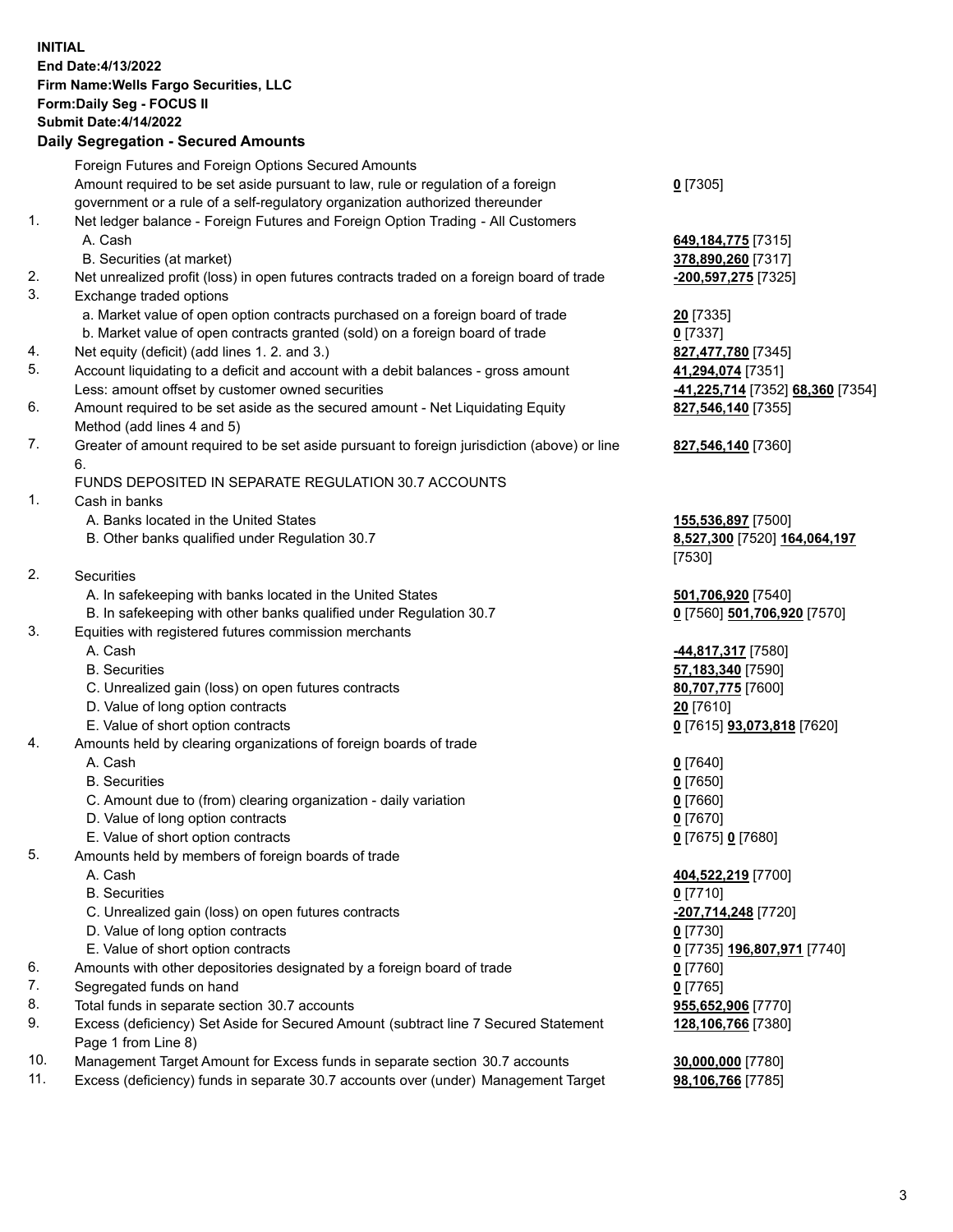**INITIAL End Date:4/13/2022 Firm Name:Wells Fargo Securities, LLC Form:Daily Seg - FOCUS II Submit Date:4/14/2022 Daily Segregation - Segregation Statement** SEGREGATION REQUIREMENTS(Section 4d(2) of the CEAct) 1. Net ledger balance A. Cash **3,181,882,723** [7010] B. Securities (at market) **1,924,531,448** [7020] 2. Net unrealized profit (loss) in open futures contracts traded on a contract market **78,016,357** [7030] 3. Exchange traded options A. Add market value of open option contracts purchased on a contract market **5,314,336,566** [7032] B. Deduct market value of open option contracts granted (sold) on a contract market **-4,949,287,610** [7033] 4. Net equity (deficit) (add lines 1, 2 and 3) **5,549,479,484** [7040] 5. Accounts liquidating to a deficit and accounts with debit balances - gross amount **122,525,789** [7045] Less: amount offset by customer securities **-119,351,842** [7047] **3,173,947** [7050] 6. Amount required to be segregated (add lines 4 and 5) **5,552,653,431** [7060] FUNDS IN SEGREGATED ACCOUNTS 7. Deposited in segregated funds bank accounts A. Cash **48,099,821** [7070] B. Securities representing investments of customers' funds (at market) **725,839,184** [7080] C. Securities held for particular customers or option customers in lieu of cash (at market) **170,717,174** [7090] 8. Margins on deposit with derivatives clearing organizations of contract markets A. Cash **2,766,385,291** [7100] B. Securities representing investments of customers' funds (at market) **124,047,245** [7110] C. Securities held for particular customers or option customers in lieu of cash (at market) **1,753,814,274** [7120] 9. Net settlement from (to) derivatives clearing organizations of contract markets **96,030,171** [7130] 10. Exchange traded options A. Value of open long option contracts **5,314,336,566** [7132] B. Value of open short option contracts **-4,949,287,610** [7133]

- 
- 11. Net equities with other FCMs
	- A. Net liquidating equity **0** [7140]
	- B. Securities representing investments of customers' funds (at market) **0** [7160]
	- C. Securities held for particular customers or option customers in lieu of cash (at market)
- 12. Segregated funds on hand **0** [7150]
- 13. Total amount in segregation (add lines 7 through 12) **6,049,982,116** [7180]
- 14. Excess (deficiency) funds in segregation (subtract line 6 from line 13) **497,328,685** [7190]
- 15. Management Target Amount for Excess funds in segregation **105,000,000** [7194]
- 16. Excess (deficiency) funds in segregation over (under) Management Target Amount Excess

**0** [7170]

**392,328,685** [7198]